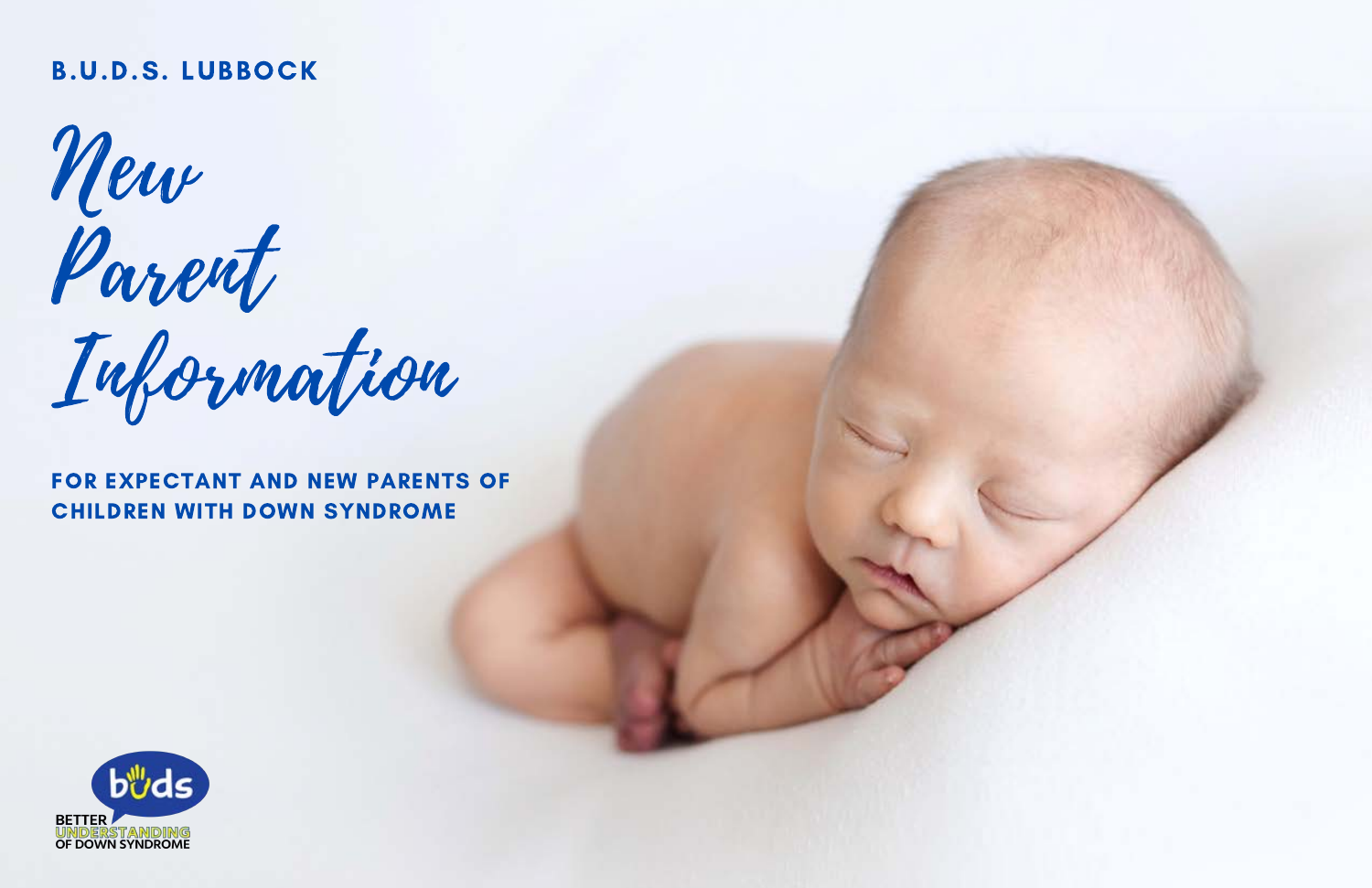Welcome

### WE ARE SO HAPPY YOU ARE HERE!

Congratulations on the birth, or expected birth, of your new baby! We understand you may have concerns, fears, and questions, and we want you to know you are not alone. There is no right or wrong way to react to a diagnosis. This may not be the story you had in mind for your family and you may experience an array of intense emotions. Embrace the journey and allow yourself some grace. On the other end, your new baby awaits to show you all of the joys and celebrations that are in store for your family.

As with any child, typical or not, there may be challenges along the way, but we want to assure you there will be even more joys! Our children are more like their peers than they are different. In the coming days and months, your best resources will be other parents. Families with children who have Down syndrome can help you look beyond your child's diagnosis. Down syndrome is a condition, and NOT who they are! B.U.D.S. is here to provide support and information for you, your family, and friends.

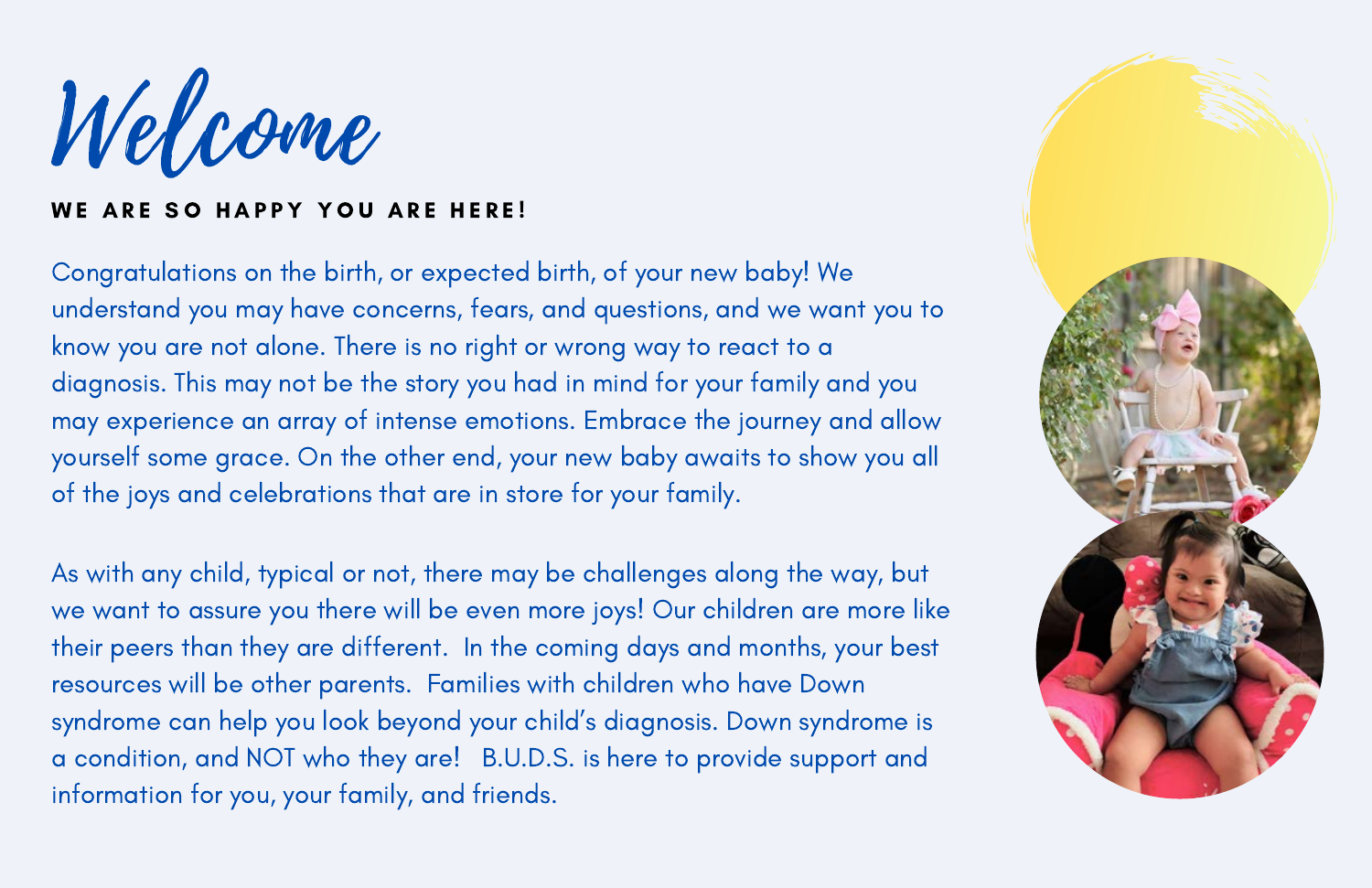What is Down Syndrome?

Down syndrome is a genetic condition in which a person is born with an extra copy of chromosome 21. It is the most commonly occurring chromosomal condition with approximately 1 in every 700 babies in the United States born with Down syndrome. It can cause delays in physical and intellectual development. Your doctor will keep a close eye on a few common health issues that may come along with the diagnosis.



Did you know?

- Individuals with Down syndrome share some common features, but will naturally more closely  $\bullet$ resemble their family members.
- It is estimated that more than 400,000 people in the United States have Down syndrome.  $\bullet$
- With stimulating home and school environments, supportive caregivers, and good health care,  $\bullet$ individuals with Down syndrome will lead fulfilling lives and develop to their fullest potential.
- Many individuals with Down syndrome participate in general education and extracurricular events with peers, work, make decisions about their lives, and contribute to society in countless ways.
- There are three types of Down syndrome: Trisomy 21 (nondisjunction) accounts for 95% of cases, Translocation accounts for about 4%, and Mosaicism accounts for about 1%.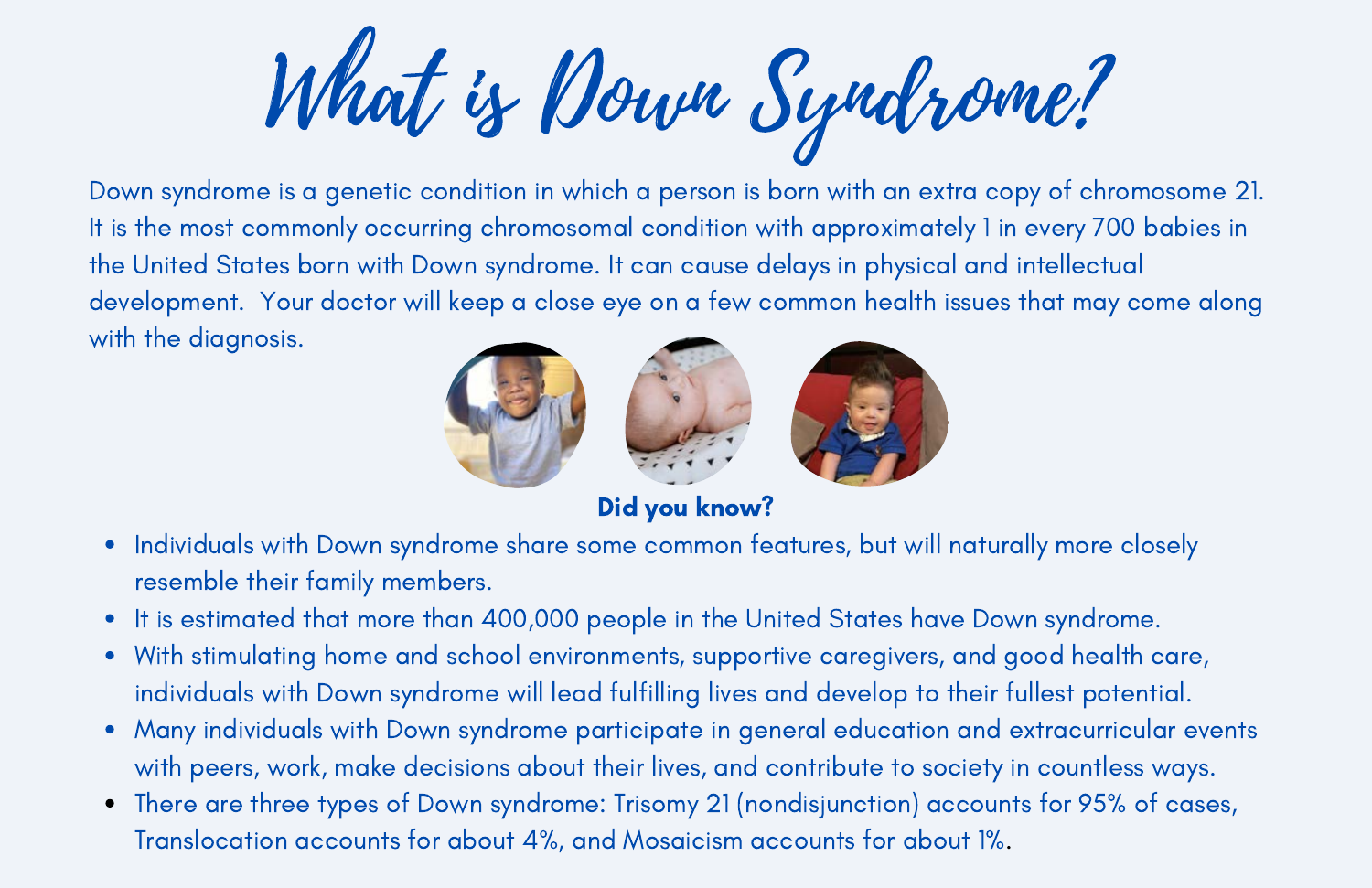Who We are





B.U.D.S. is a non-profit organization based in Lubbock, TX and started by a group of moms in 1976 and officially created in 2004. Our purpose is to offer support, information, encouragement, and personal experience to families like you. Membership is free and we will help you stay informed of our programs, services, and events throughout the year.



What We Do

- Host social and educational events so that our families know one another and have an outlet for  $\bullet$ common experiences, and, most importantly, fellowship and support.
- Provide New Parent Coordinators to help support you with a new diagnosis.
- Provide a New Parent Gift to new families with children diagnosed with Down syndrome.  $\bullet$
- Arrange meals for families of newborns and also for those families experiencing medical  $\bullet$ emergencies or other needed hospital stays.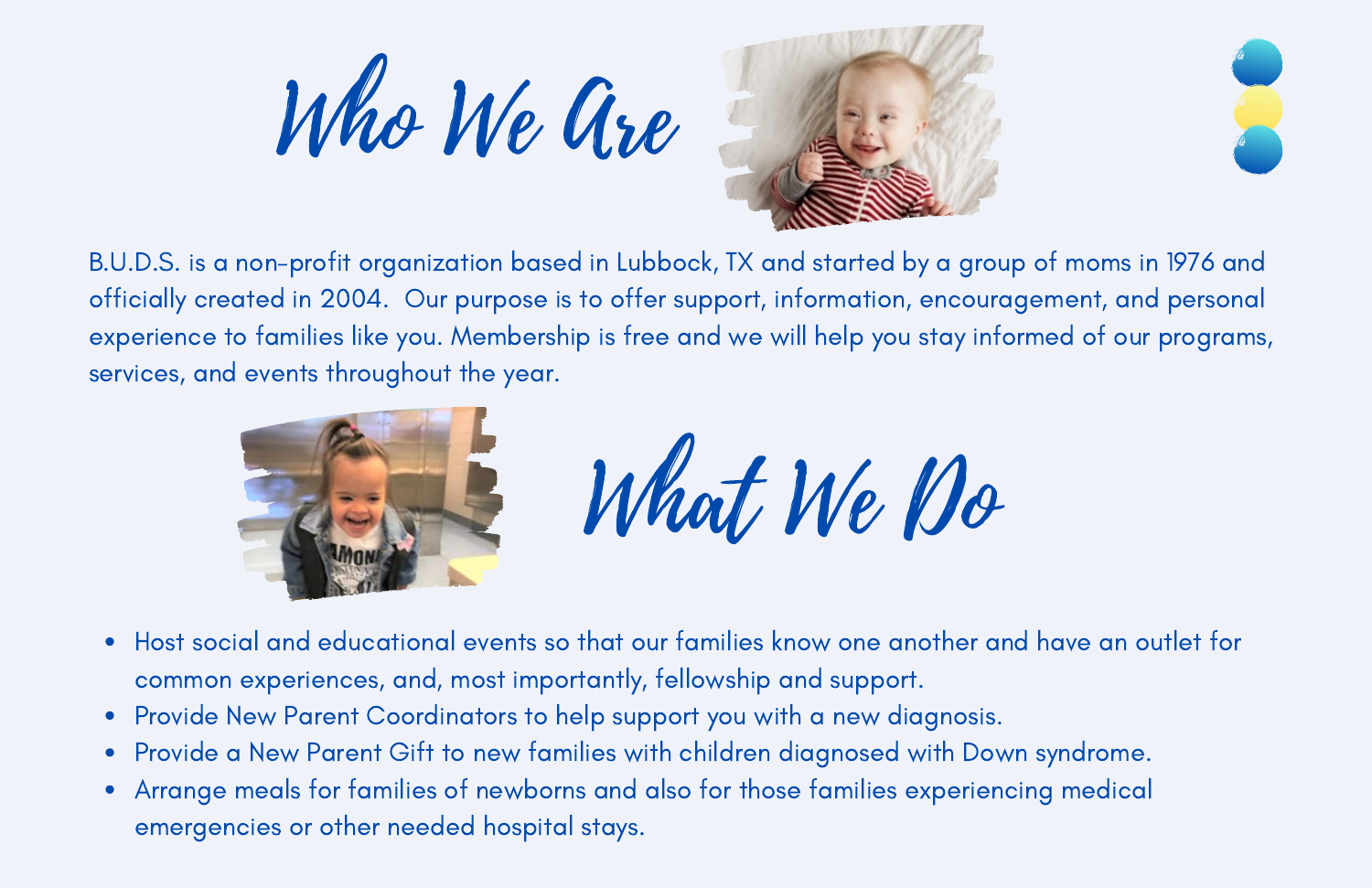New Parent Coordinators

B.U.D.S. offers new and expectant parents the opportunity to connect with our New Parent Coordinators, who offer support as parents who have a young child with Down syndrome. Our New Parent Coordinators provide a compassionate, nonjudgmental ear to listen, whether you have a postnatal diagnosis, or a prenatal diagnosis and have not yet made a decision on your next steps.

# New Parent Coordinators offer:

- A direct connection and relationship to another parent of a young child with Down syndrome
- Someone you can ask questions, and get honest answers
- Support via phone, text, email, and in-person visits
- Support person for tours of hospitals and NICU's before a baby is born
- Visits for parents and babies in the hospital after birth or for surgery

New Parent Coordinators will provide you a welcome gift of toys, books, and resources to help get you started on your parenting journey.

To join, please email newparents@budslubbock.org. We would love to hear from you so we can get you started with the resources that will allow you and your family to get plugged in. We understand that everyone is different and we invite you to be as involved as you are comfortable with.